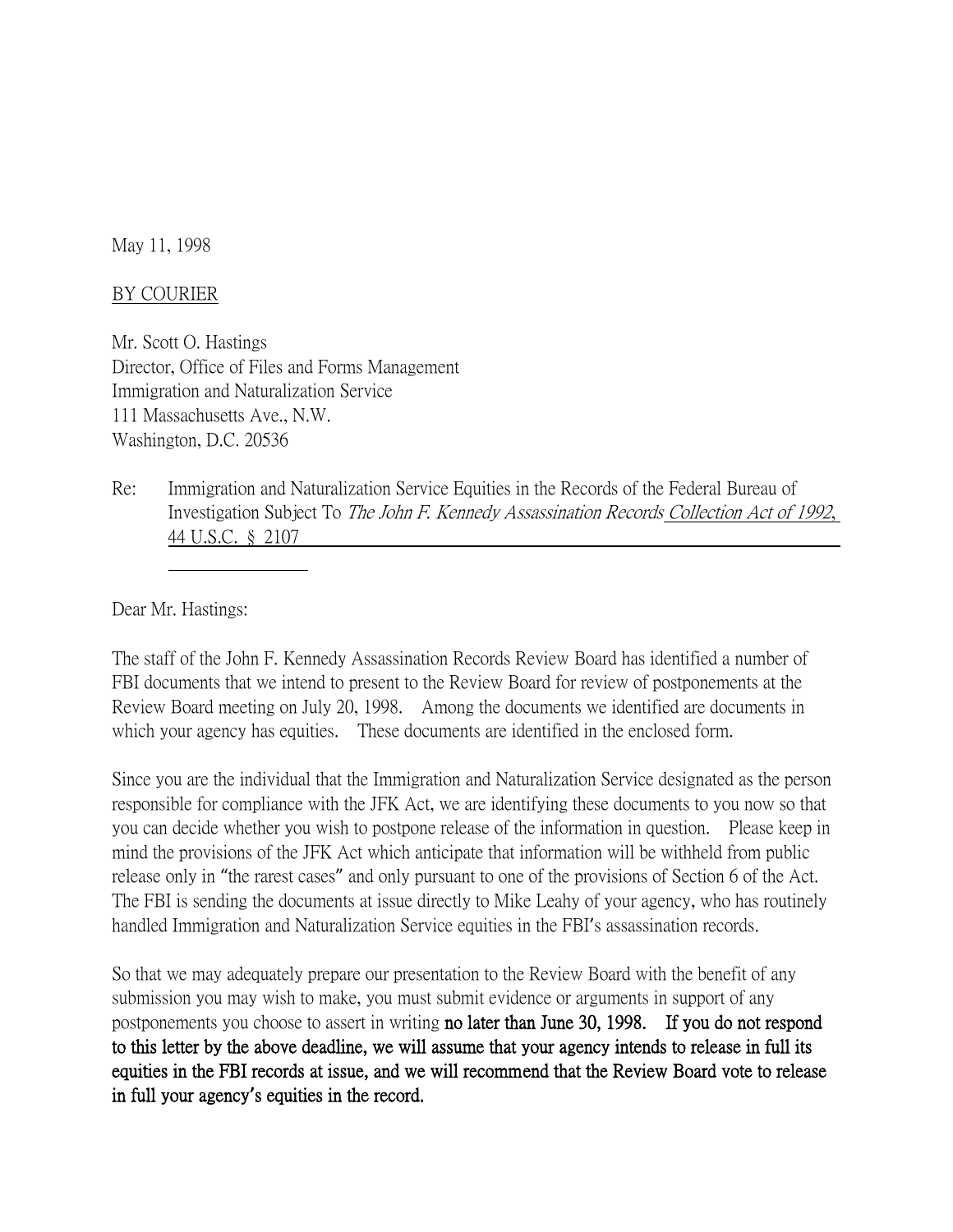Mr. Scott O. Hastings May 11, 1998 Page 2

In many of the FBI documents with third agency equities, we believe that the third agencies could, consistent with their current guidelines for JFK assassination-related information, consent to full release of the information at issue.

If you have any questions regarding the documents identified on the enclosed forms, please call Carol Keeley or Debbie Beatty of the JFK Task Force at the FBI at (202) 324-0571 or Laura Denk or Kevin Tiernan of the Review Board staff at (202) 724-0088. Thank you, in advance, for your cooperation.

Sincerely,

T. Jeremy Gunn Executive Director

Enclosure

cc: James M. Leahy Management Analyst Records Policy and Analysis Branch Office of Files and Forms Management Immigration and Naturalization Service 111 Massachusetts Ave., N.W. Washington, D.C. 20536